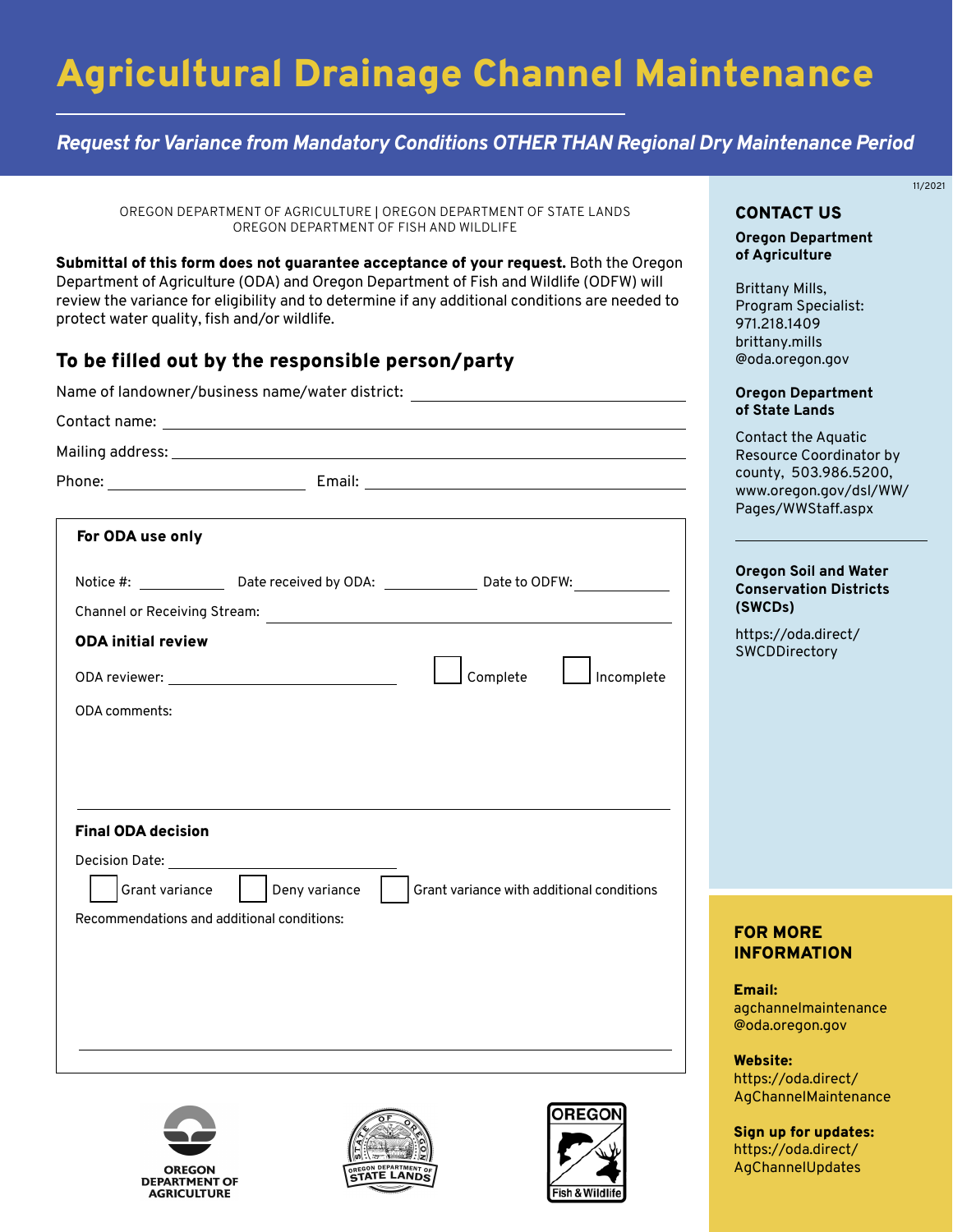## To be filled out by applicant

A. Attach an aerial photo(s) that identifies:

- 1. Location of the activity along the channel affected by the proposed variance, and
- 2. Proposed location(s) for placement of material removed from the traditionally maintained channel if different from the Notice. If transported offsite, provide latitude/longitude in format of 4x.xxxxx; -1xx.xxxxx.

B. List the number of each Mandatory Condition (Page 5) for which you are requesting a variance. *ODA is unlikely to grant variances for #4, 5, 7, 9, 10, 11, 12, 13, and 16.*

For each Mandatory Condition you list, describe 1) why a variance is being sought, 2) the alternative actions you will take, 3) how each alternative action will protect water quality and prevent erosion, and 4) how the alternative(s) will protect, maintain, or improve channel conditions for fish and wildlife (for example: protect and/or replant streamside vegetation, decrease streambank slope and revegetation). For a variance from Mandatory Condition No. 2 (Regional Dry Maintenance Time Periods), use the form specifically developed for that request.

C. Describe the consequences to your operation or water district if the variance is not granted.